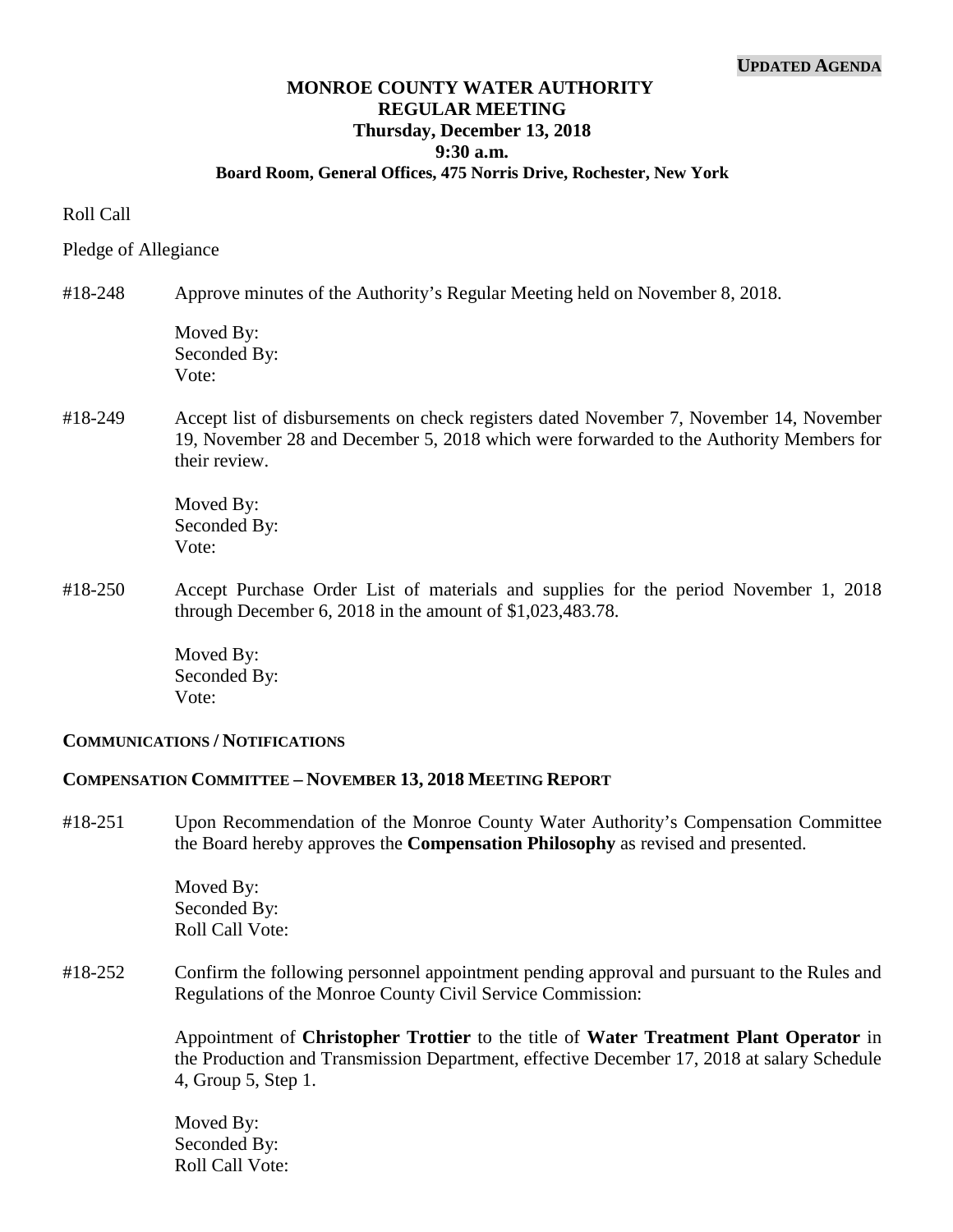#18-253 Confirm the following personnel appointment pending approval and pursuant to the Rules and Regulations of the Monroe County Civil Service Commission:

> Appointment of **Joseph Triassi** to the title of **Heavy Motor Equipment Operator** effective January 7, 2019 at salary Schedule 4, Group 6, Step 1.

Moved By: Seconded By: Roll Call Vote:

#18-254 Confirm the following personnel appointment pending approval and pursuant to the Rules and Regulations of the Monroe County Civil Service Commission:

> **Promotional Appointment** of Kathleen Shepard to the title **Project Engineer – Water Distribution** effective January 1, 2019 at salary Schedule 3, Group 4.

Moved By: Seconded By: Roll Call Vote:

#18-255 WHEREAS, the New York State Department of Transportation proposes the construction, reconstruction, or improvement **I-390 Interchange Improvements at I-490: Design-Build, Town of Gates, Monroe County, P.I.N. 4390.54.321,** and

> WHEREAS, the State will include as part of the improvements of the above mentioned project, verification of water main location and depth or relocation water main at various locations, relocation various hydrants, and adjust various water valve boxes so as to not be in conflict with the proposed construction. The work will be performed in accordance with the requirements of the owner, under Section 10, Subdivision 24, of the State Highway Law, as shown in the contract proposal relating to the project; and

WHEREAS, the service life of the adjusted and or replaced utilities has not been extended; and

WHEREAS, the State will provide for the performance of the above mentioned work, as shown in the contract proposal relating to the above mentioned project.

NOW, THEREFORE BE IT RESOLVED, that the **Monroe County Water Authority**  approves the adjustment or relocation of their water valve boxes, hydrants and water mains for the above mentioned work performed on the project, as described in the project proposal relating to the project and that the **Monroe County Water Authority** will maintain or cause to be maintained the adjusted facilities performed as above stated and to be shown on the contract plans.

BE IT FURTHER RESOLVED, that the **Executive Director** has the authority to sign any and all documentation that may become necessary as a result of this project as it relates to the **Monroe County Water Authority;** and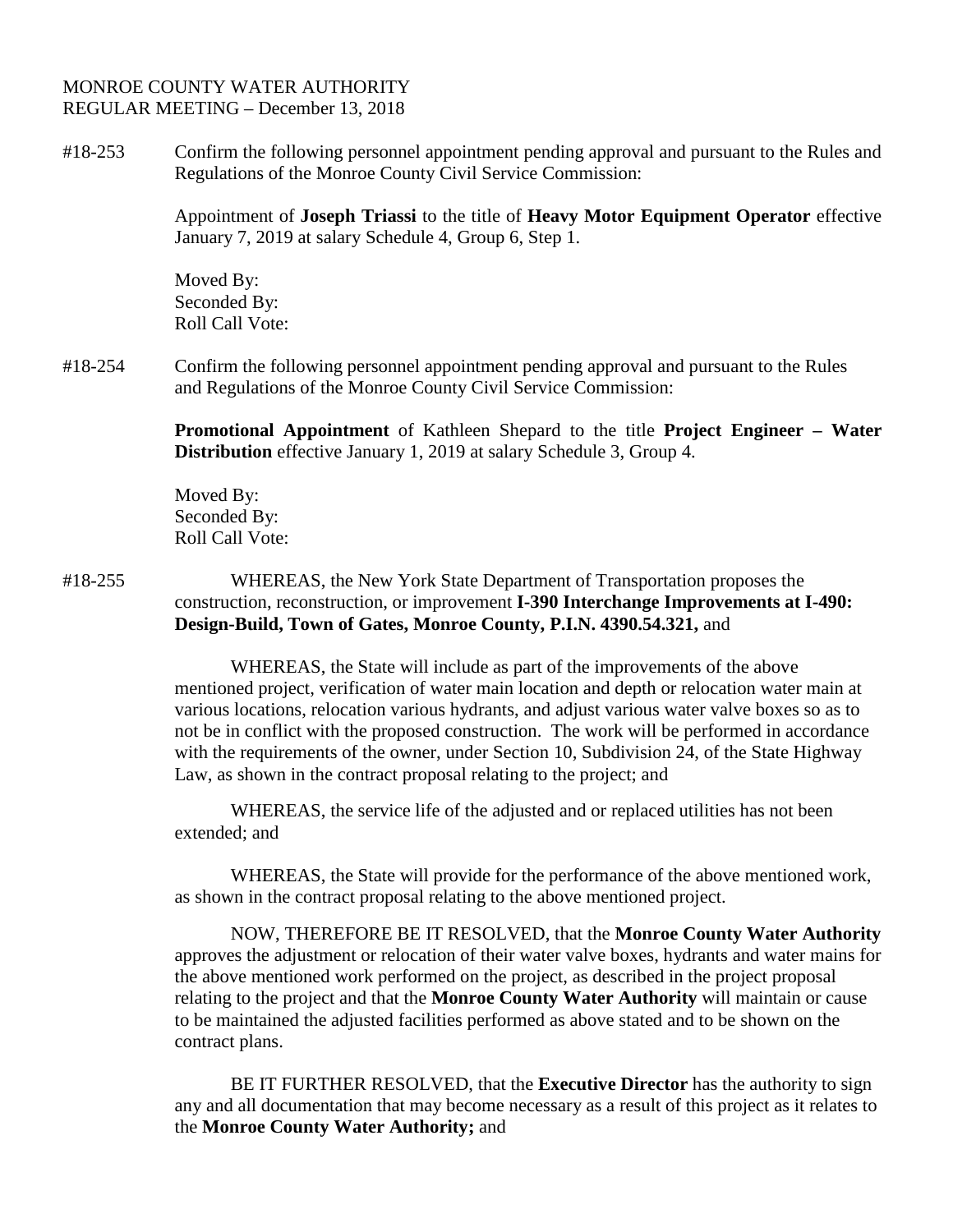BE IT FURTHER RESOLVED, that the secretary to the **Monroe County Water Authority** is hereby directed to transmit five (5) certified copies of the foregoing resolution to the New York State Department of Transportation.

Moved By: Seconded By: Roll Call Vote:

#18-256 Authorize the Executive Director to enter into a **Professional Services Agreement** with **JB Evans & Sons, LLC** for a period of five (5) years with a budget for these services not to exceed \$15,000 per year, to provide Asbestos Safety Training, Variance and for asbestos related services.

> Moved By: Seconded By: Roll Call Vote:

#18-257 Authorize a blanket order for the **purchase of various parts and/or supplies** for **maintenance and repair** of Authority dump trucks and crew trucks, to be purchased as needed throughout 2019 from Kenworth Group, for an estimated total cost of \$40,000.

> Moved By: Seconded By: Roll Call Vote:

#18-258 Authorize a blanket order for the purchase of **various parts and/or supplies** for **maintenance and repair** of the Authority's **Caterpillar Backhoes,** to be purchased as needed throughout 2019 from Milton CAT, for an estimated total cost of \$30,000.

> Moved By: Seconded By: Roll Call Vote:

#18-259 Authorize a blanket order for the purchase of **various parts and/or supplies for maintenance and repair** of the Authority's **John Deere Backhoes and Loaders,** to be purchased as needed throughout 2019 from Five Star Equipment Inc., for an estimated total cost of \$20,000.

> Moved By: Seconded By: Roll Call Vote

#18-260 Authorize the **purchase of various new tires and related services** to be ordered as needed for MCWA vehicles **utilizing Monroe County Contract** #618-18 (4700007470) with Lewis General Tire, Inc., for an estimated total cost of \$100,000 for period January 1, 2019 to July 31, 2019.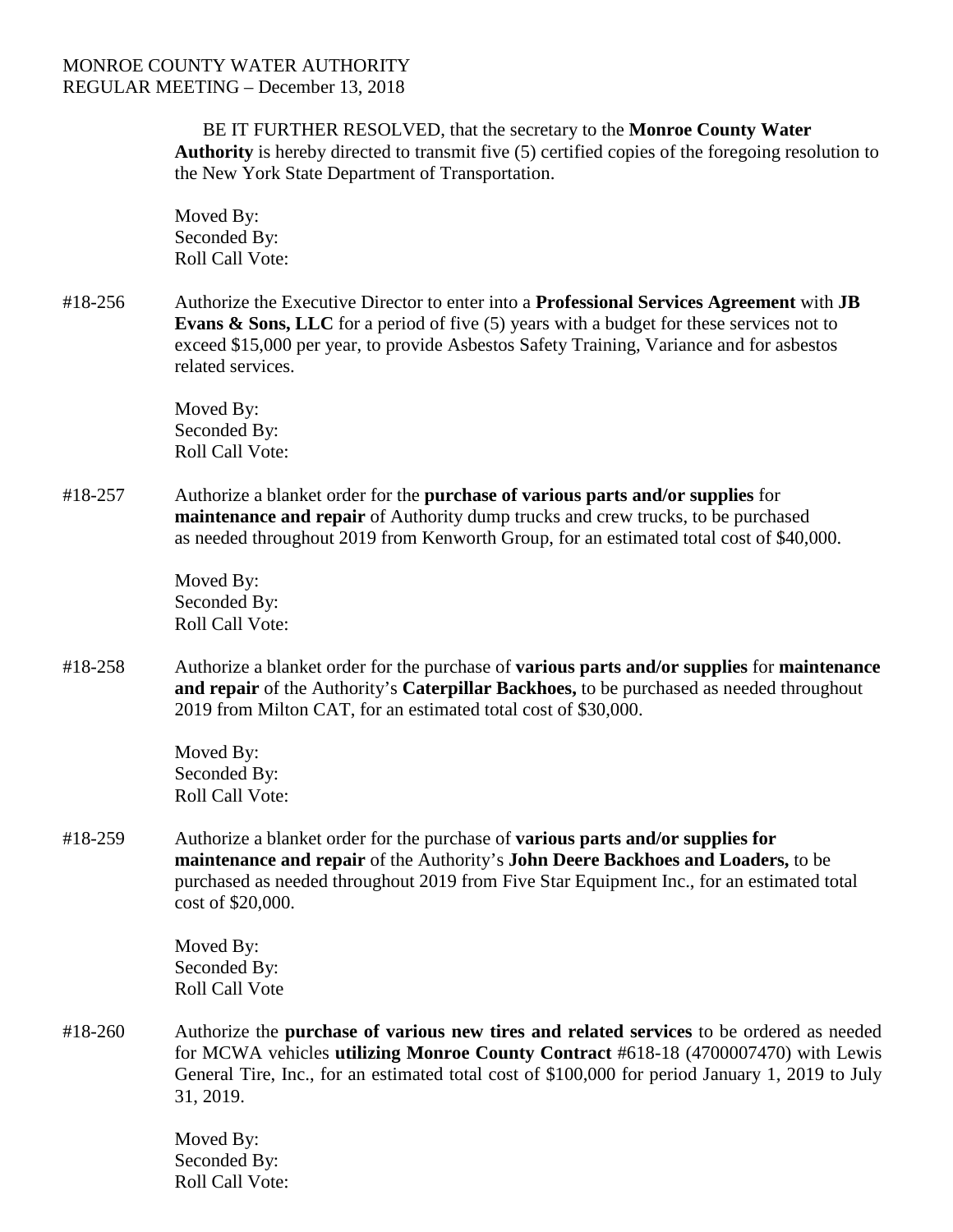#18-261 Authorize the purchase of **Office Supplies from Staples Business Advantage**, for an estimated amount of \$25,000 **utilizing the City of Rochester Contract** #128732/427380 to be purchased as needed commencing December 1, 2018 through November 30, 2019.

> Moved By: Seconded By: Roll Call Vote

#18-262 Authorize the purchase of various LogRhythm **Incident Event Monitoring System equipment, licensing and support services from K Logix, LLC** for a total estimated cost of \$79,000 to further enhance MCWA's cyber security.

> Moved By: Seconded By: Roll Call Vote

#18-263 Authorize the **purchase of approximately twenty (20)** Electronic Tablets utilizing the **NYS OGS Information Technology Umbrella Hardware Contract** Group 73600 – Award 22802 - Lot 2 and the **MCPV Alliance Contract** at an estimated cost of \$50,000.

> Moved By: Seconded By: Roll Call Vote

#18-264 Authorize the award of a **unit price contract** for the **2019 Annual Geotechnical Investigation and Material Testing Services** Contract to **CME Associates** for the bid amount of \$239,765. The initial term of the contract is for a period of **two years which may be renewed for two subsequent one-year terms at the mutual, written consent** of the Authority and the contractor.

> Moved By: Seconded By: Roll Call Vote:

#18-265 Authorize the award of a **unit price contract for the Stone Road and Wood Road Water Main Replacements Project** to the low responsive, responsible bidder, **Randsco Pipeline, Inc**. in the bid amount of \$627,239.

> Moved By: Seconded By: Roll Call Vote:

#18-266 Authorize a **blanket order for the purchase of Emergency Generator Repair Parts and Services** for the Authority's Cummins-Onan generators from the OEM **sole source provider, Cummins Northeast LLC**, at the quoted unit prices for an estimated cost of \$25,000 per year with an initial term through December 31, 2019, which may be extended for up to two additional one-year terms upon mutual consent.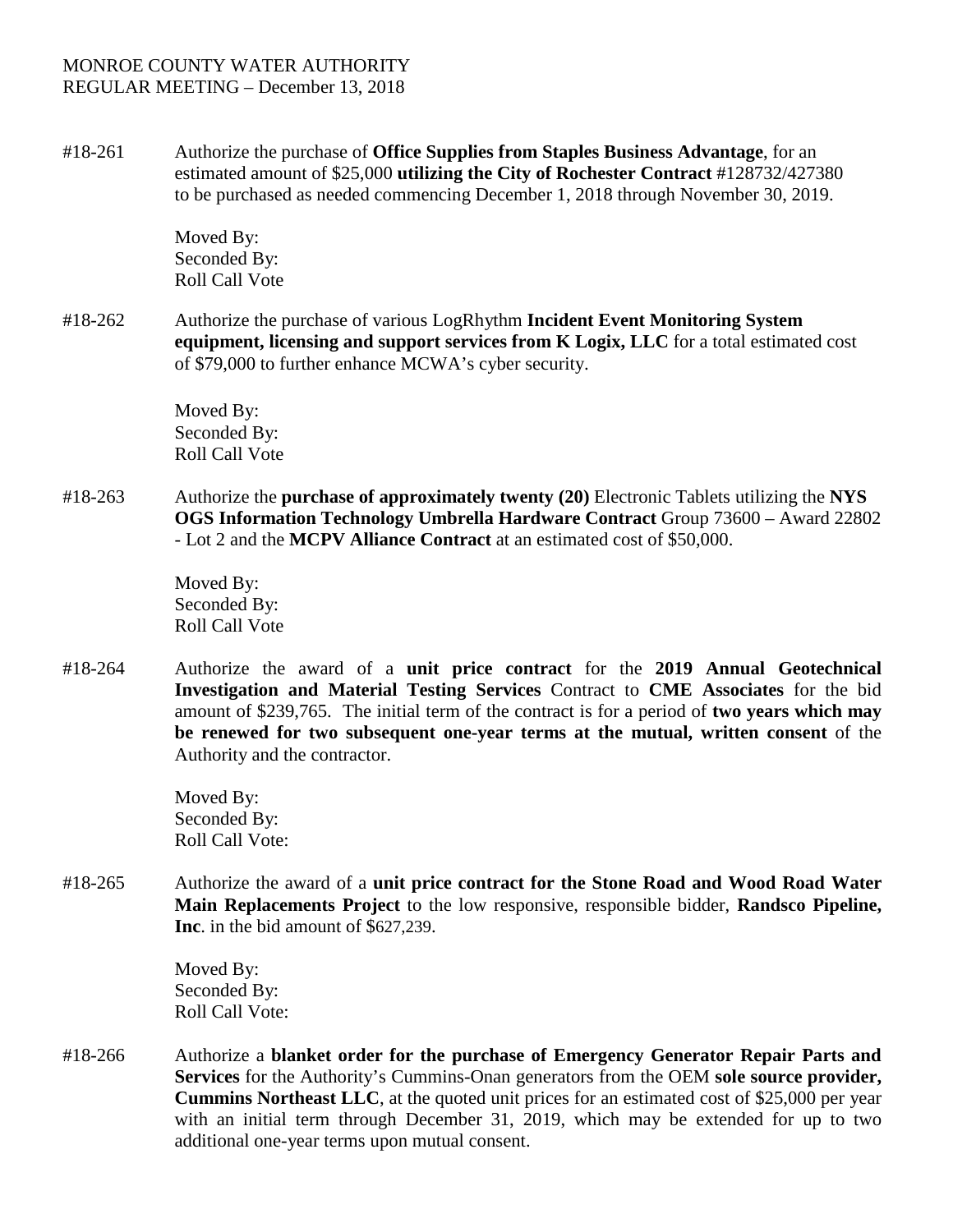Moved By: Seconded By: Roll Call Vote:

#18-267 Authorize a **unit price purchase contract** for Printing and Mailing of Customer Bills, Notices, and Meter Read Cards from **I.M.S. Direct,** the **low responsive, responsible bidder** in the estimated bid amount of \$117,353 for an initial term of one year with the option to extend, upon mutual consent, for up to four additional one-year terms.

> Moved By: Seconded By: Roll Call Vote:

#18-268 Authorization to **amend Resolution #18-224 (ref: 11/08/18) to include Five Star Equipment Co.,** as an approved Vendor for utilization through the NY State OGS Contract, Group 72007 Award #22935 for Heavy Equipment Rental.

> Moved By: Seconded By: Roll Call Vote:

#18-269 Authorization to **amend Resolution #18-228 (ref: 11/08/18) to reflect unit price contract award** for Stainless Steel Curb Rods to low, responsive, responsible bidder Core and Main in the bid amount of \$14,229 **based on estimated quantities** for a one-year term, with the option to extend for up to four additional one-year terms upon mutual consent.

> Moved By: Seconded By: Roll Call Vote:

#18-270 Authorization to **amend Resolution #18-229 (ref: 11/08/18) to reflect unit price contract award** for Curb Boxes and Rods to low, responsive, responsible bidder Core and Main in the bid amount of \$47,550 **based on estimated quantities** for a one-year term, with the option to extend for up to four additional one-year terms upon mutual consent.

> Moved By: Seconded By: Roll Call Vote:

## **AUDIT COMMITTEE REPORT – DECEMBER 6, 2018 MEETING REPORT**

#18-271 Authorize the Executive Director to enter into an agreement for **the purchase of Excess Workers' Compensation Insurance** through State National, as brokered through NCAComp, Inc., in accordance with the terms of such firm's written proposal, for the period of January 1, 2019 through December 31, 2019 in the estimated amount of \$65,000.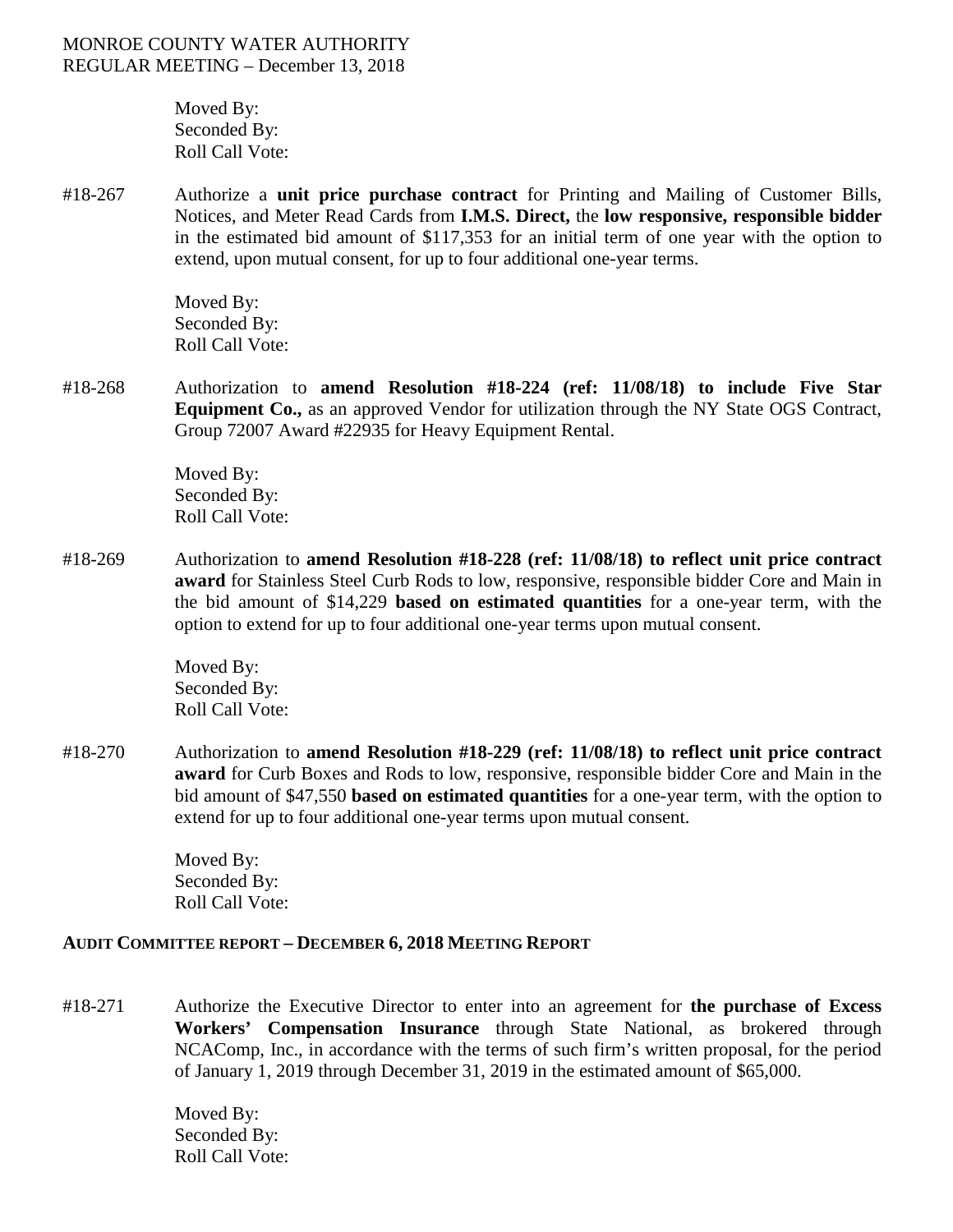#18-272 Authorize the Executive Director to enter into an agreement for the **purchase of MCWA Group Life, Accidental Death & Dismemberment, and Long Term Disability Insurance** with Cigna as brokered through Rose & Kiernan, Inc.; for applicable employees at a 2 year guaranteed rate as proposed, estimated at \$55,000 based on present MCWA census.

> Moved By: Seconded By: Roll Call Vote:

#18-273 The Members of the Authority expressly make the following determinations for all awards of Procurement Contracts made during this meeting: (i) the proposed awardee has been found to be responsible; (ii) the proposed awardee complied with the State Finance Law provisions regarding Permissible Contacts (as defined in the Authority's Procurement Disclosure Policy); (iii) the proposed awardee has (or will prior to the final award being effective) complied with the State Finance Law provisions that require disclosure of all information required to be in the Authority's Solicitation Materials (as such term is defined in the Authority's Procurement Disclosure Policy); and (iv) the procurement process did not involve conduct that is prohibited by the Public Officers Law, the Authority's Procurement Disclosure Policy, and the Authority's Code of Ethics and Conflict of Interest Policies.

> Moved By: Seconded By: Roll Call Vote

## **GOVERNANCE COMMITTEE REPORT – DECEMBER 6, 2018 MEETING REPORT**

#18-274 Upon recommendation of the Monroe County Water Authority's Governance Committee, the Board hereby approves the **Tracking and Disposal of Fixed Assets Policy**, as revised and presented.

> Moved By: Seconded By: Roll Call Vote:

#18-275 Upon recommendation of the Monroe County Water Authority's Governance Committee, the Board hereby readopts the **Procurement Disclosure Policy**, as presented.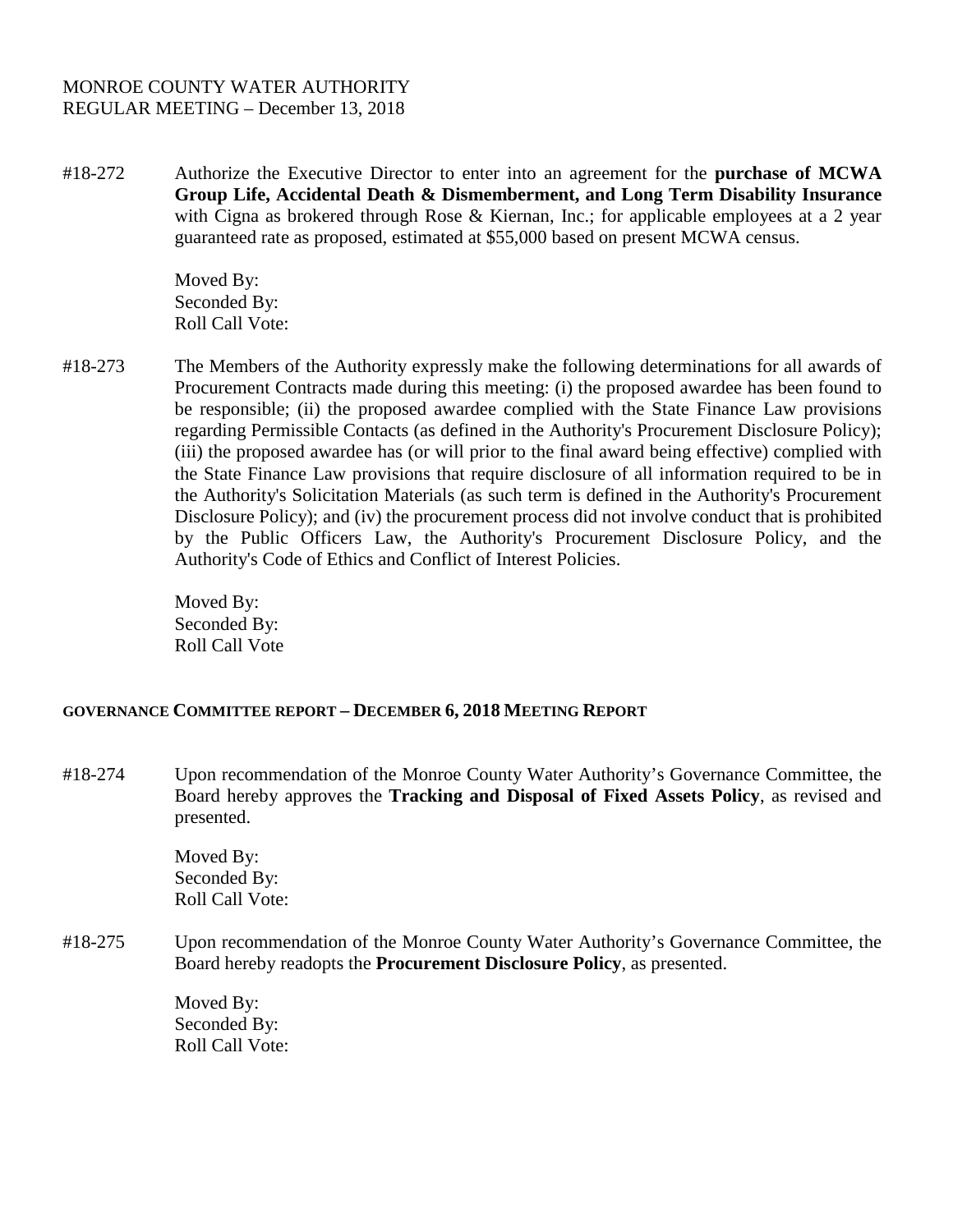#18-276 Upon recommendation of the Monroe County Water Authority's Governance Committee, the Board hereby readopts the **Internal Controls & Financial Accountability Policy**, as presented.

> Moved By: Seconded By: Roll Call Vote:

#18-277 Upon recommendation of the Monroe County Water Authority's Governance Committee, the Board hereby approves the **Professional Services Policy & Procedures**, as revised and presented.

> Moved By: Seconded By: Roll Call Vote:

#18-278 Upon recommendation of the Monroe County Water Authority's Governance Committee the Board hereby approves the **Responsibilities of Members & Officers Policy**, as revised and presented.

> Moved By: Seconded By: Roll Call Vote:

#18-279 Upon recommendation of the Monroe County Water Authority's Governance Committee the Board hereby approves the **Purchasing & Procurement Guidelines Policy**, as revised and presented.

> Moved By: Seconded By: Roll Call Vote:

#18-280 RESOLVED: That **the Authority hereby ratifies and confirms in every respect the change in the Authority's Rules for the Sale of Water and the Collection of Rents and Charges** as presented to this meeting and made a part of the minutes hereof, which change is **effective January 1, 2019** and is subject of a Resolution of the Authority adopted at its November 8, 2018 meeting: and the Authority hereby finds and determines that the requirements of Section 1096-a of the Public Authorities Law in connection therewith have been accomplished.